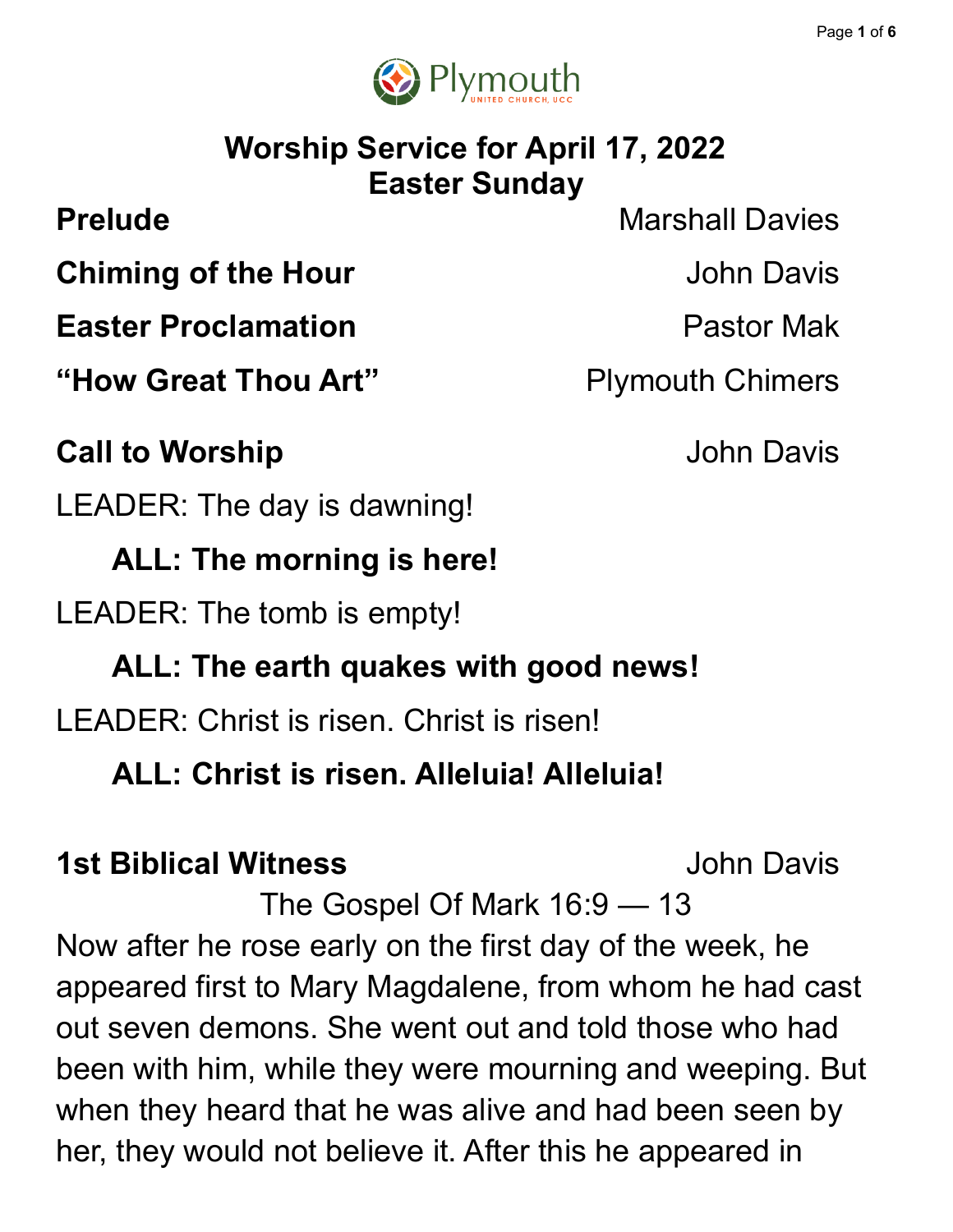another form to two of them, as they were walking into the country. And they went back and told the rest, but they did not believe them.

**Hymn** Congregation

"Morning Has Broken"

Morning has broken, like the first morning Blackbird has spoken, like the first bird Praise for the singing, praise for the morning Praise for them springing fresh from the world

Sweet the rain's new fall, sunlit from heaven Like the first dewfall, on the first grass Praise for the sweetness of the wet garden Sprung in completeness where God's feet pass

Mine is the sunlight, mine is the morning Born of the one light, Eden saw play Praise with elation, praise every morning God's re-creation of the new day

#### **2nd Biblical Witness** Pastor Mak

The Gospel Of Mark 16:14 — 20

Later Jesus appeared to the eleven themselves as they were sitting at the table; and he upbraided them for their lack of faith and stubbornness, because they had not believed those who saw him after he had risen. And he said to them, "Go into all the world and proclaim the good news to the whole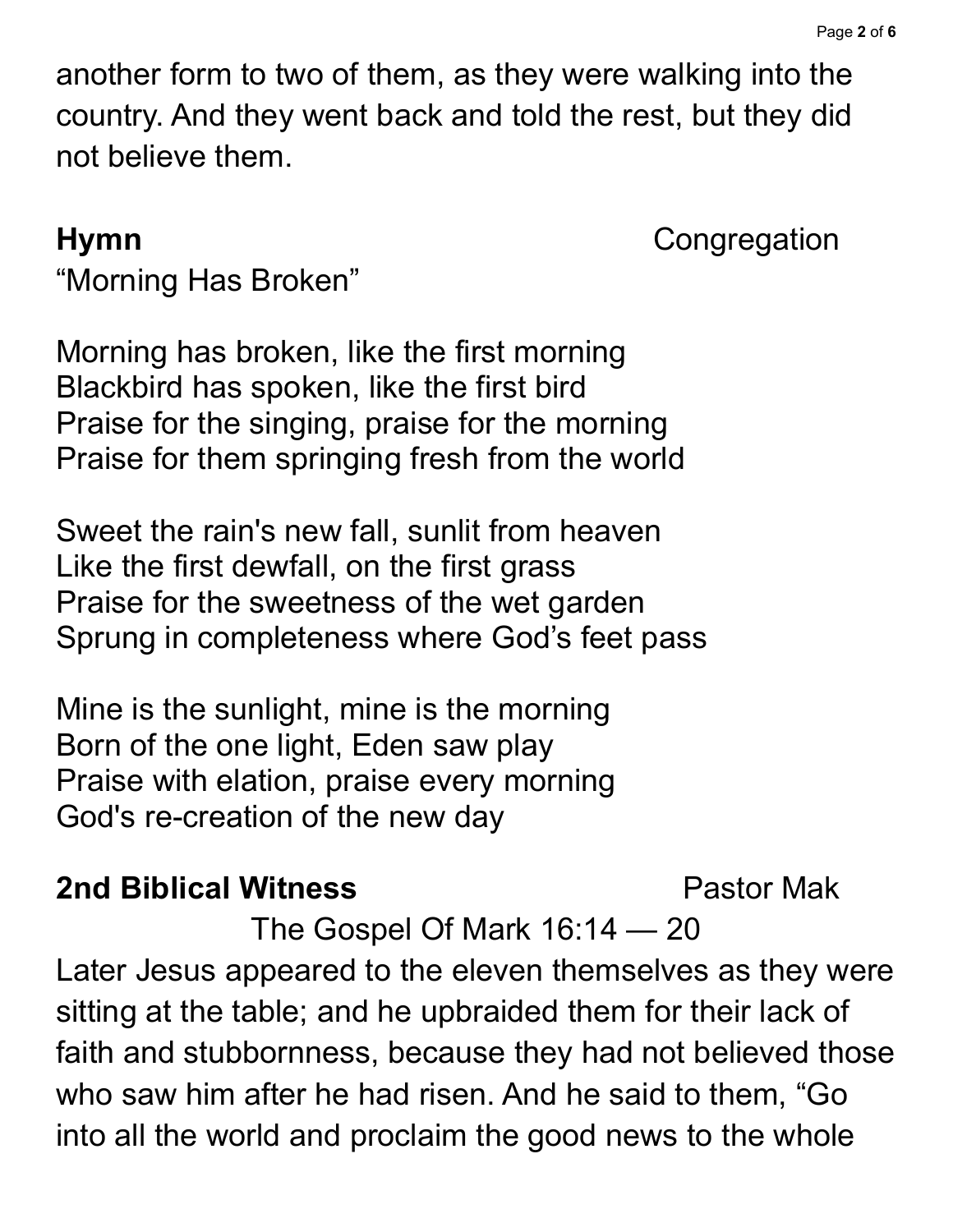creation. The one who believes and is baptized will be saved; but the one who does not believe will be condemned. And these signs will accompany those who believe: by using my name they will cast out demons; they will speak in new tongues; they will pick up snakes in their hands, and if they drink any deadly thing, it will not hurt them; they will lay their hands on the sick, and they will recover." So then the Lord Jesus, after he had spoken to them, was taken up into heaven and sat down at the right hand of God. And they went out and proclaimed the good news everywhere, while the Lord worked with them and confirmed the message by the signs that accompanied it.

| <b>Reflection</b>         | "Triumph and Purpose" | <b>Pastor Mak</b>     |
|---------------------------|-----------------------|-----------------------|
| <b>Special Music</b>      | "Only I"              | <b>Plymouth Choir</b> |
| <b>Easter Art Project</b> |                       | <b>Pastor Mak</b>     |
| <b>Pastoral Prayer</b>    |                       | <b>Pastor Mak</b>     |
|                           |                       |                       |

**Sung Lord's Prayer** Congregation **Our Father, our Mother, hallowed be your name. Your Kingdom come, Your will be done on earth, as in Heaven. Give us today our daily bread. Forgive us our sins, as we forgive those who sin against us. Save us from the time of trial, and deliver us from evil: For the**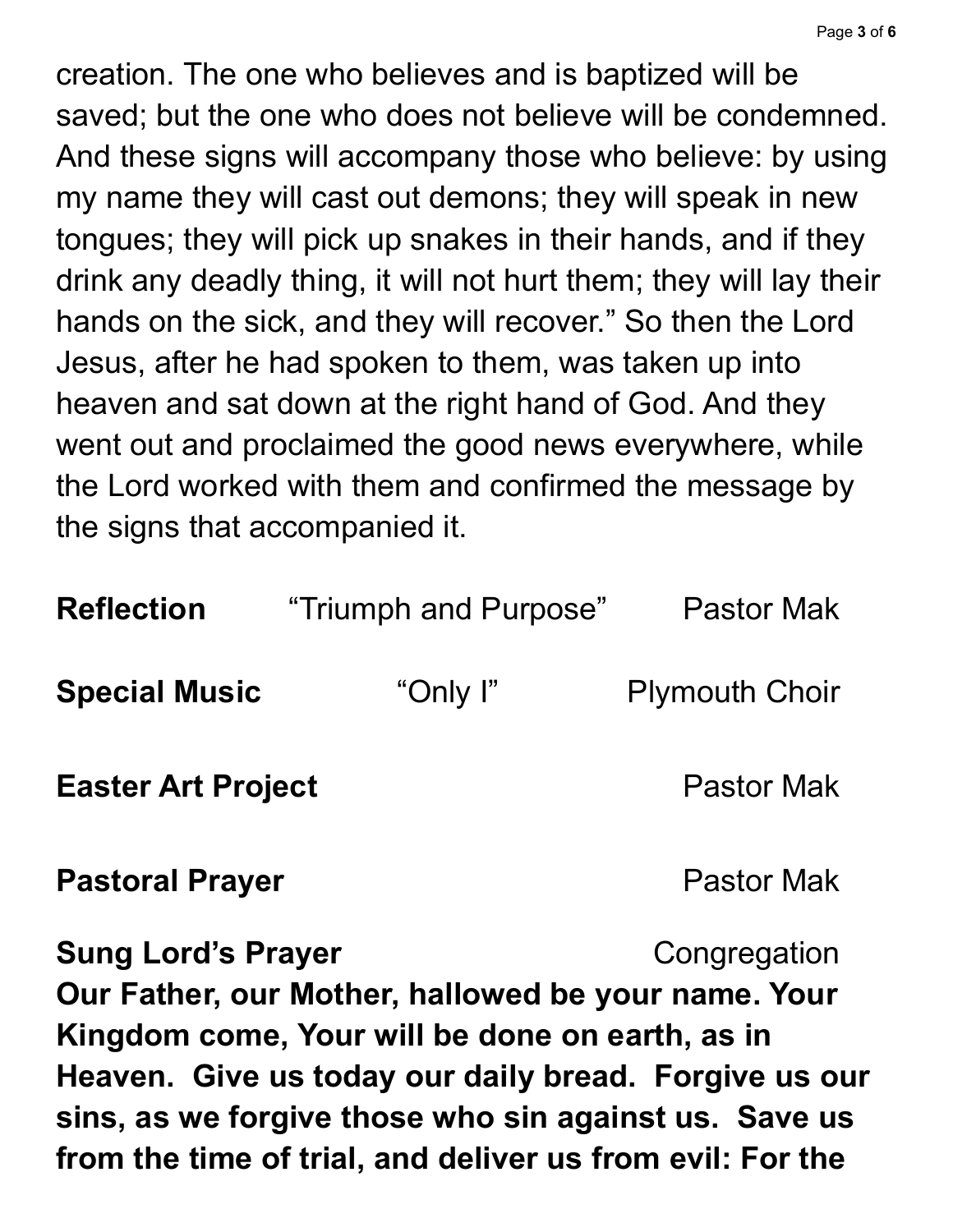# **kingdom, the power, and the glory are yours. Now and forever.**

**Invitation to Offering The Contract Contract Service Contracts** John Davis

Plymouth's General Fund & Hope Center Houston - Loose Offering

## **Offertory Music Marshall Davies**

**Doxology** Congregation Praise God from whom all blessings flow Praise God all creatures here below Praise God for all that Love has done Creator, Christ, and Spirit one Amen

# **Offertory Prayer Community Community Community Community Community Community Community Community Community Community Community Community Community Community Community Community Community Community Community Community Co**

LEADER: In each of our hearts,

# **ALL: Christ has risen.**

LEADER: Our church ministry is not to build a shrine to a dead God,

**ALL: but to celebrate a living God, whose love is unending.**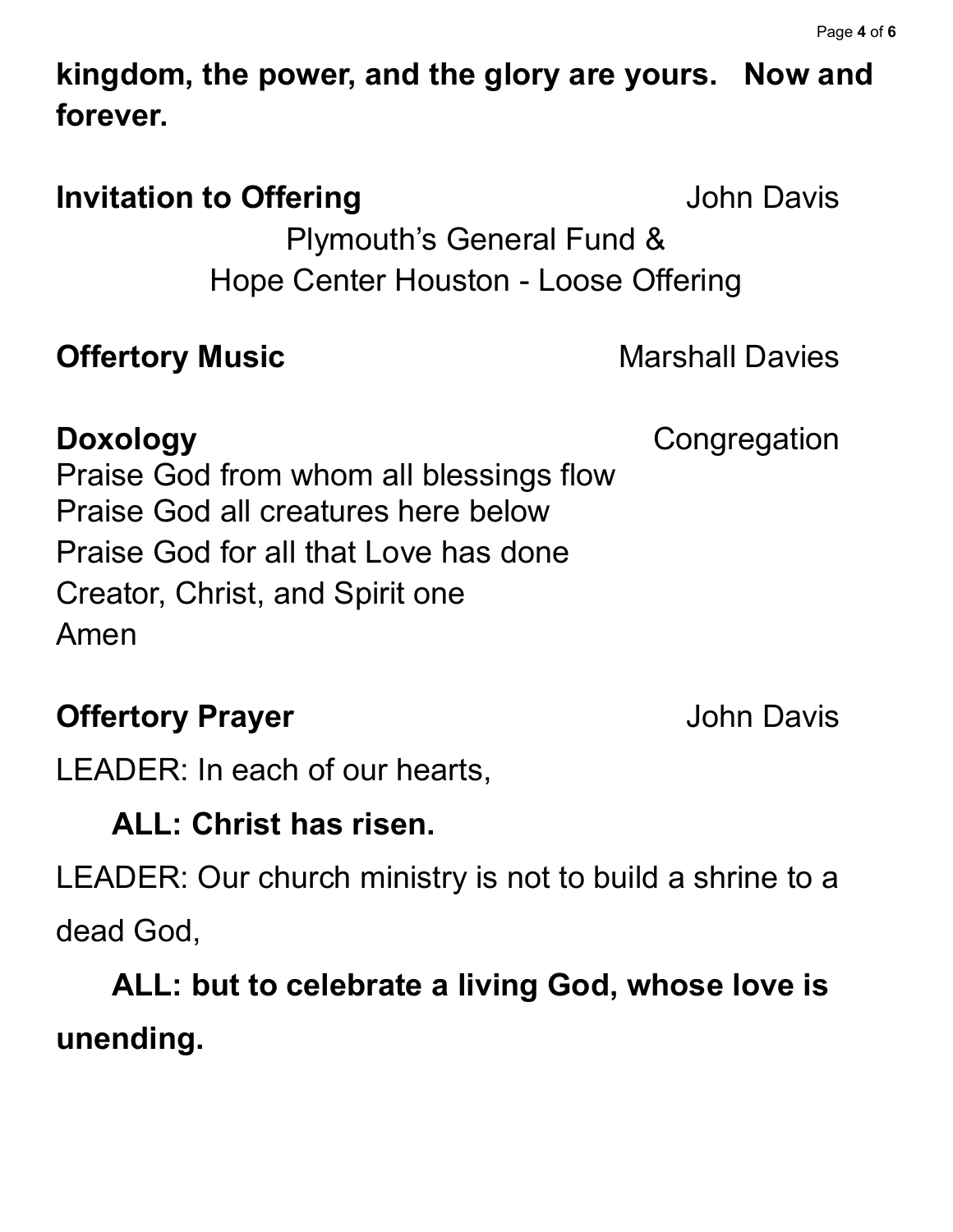LEADER: May our actions and words help to foster change toward wholeness and love in this church, community, and world.

**ALL: We bless this offering with the resurrection power we celebrate today. Amen.**

**Special Music Plymouth Choir** 

"A Gaelic Easter Celebration"

**Communion** Pastor Mak

**Prayer of Thanksgiving Example 20 and Pastor Mak** 

**Hymn** Congregation TNCH # 233 "Christ the Lord Has Risen Today" vs 1, 3, 4

Christ the Lord is risen today, Alleluia! Mortal tongues and angels say: Alleluia! Raise your joys and triumphs high, Alleluia! Sing, glad heavens, and earth reply: Alleluia!

Love's redeeming work is done, Alleluia! Fought the fight, the battle won, Alleluia! Death in vain forbids Christ rise, Alleluia! God has opened paradise, Alleluia!